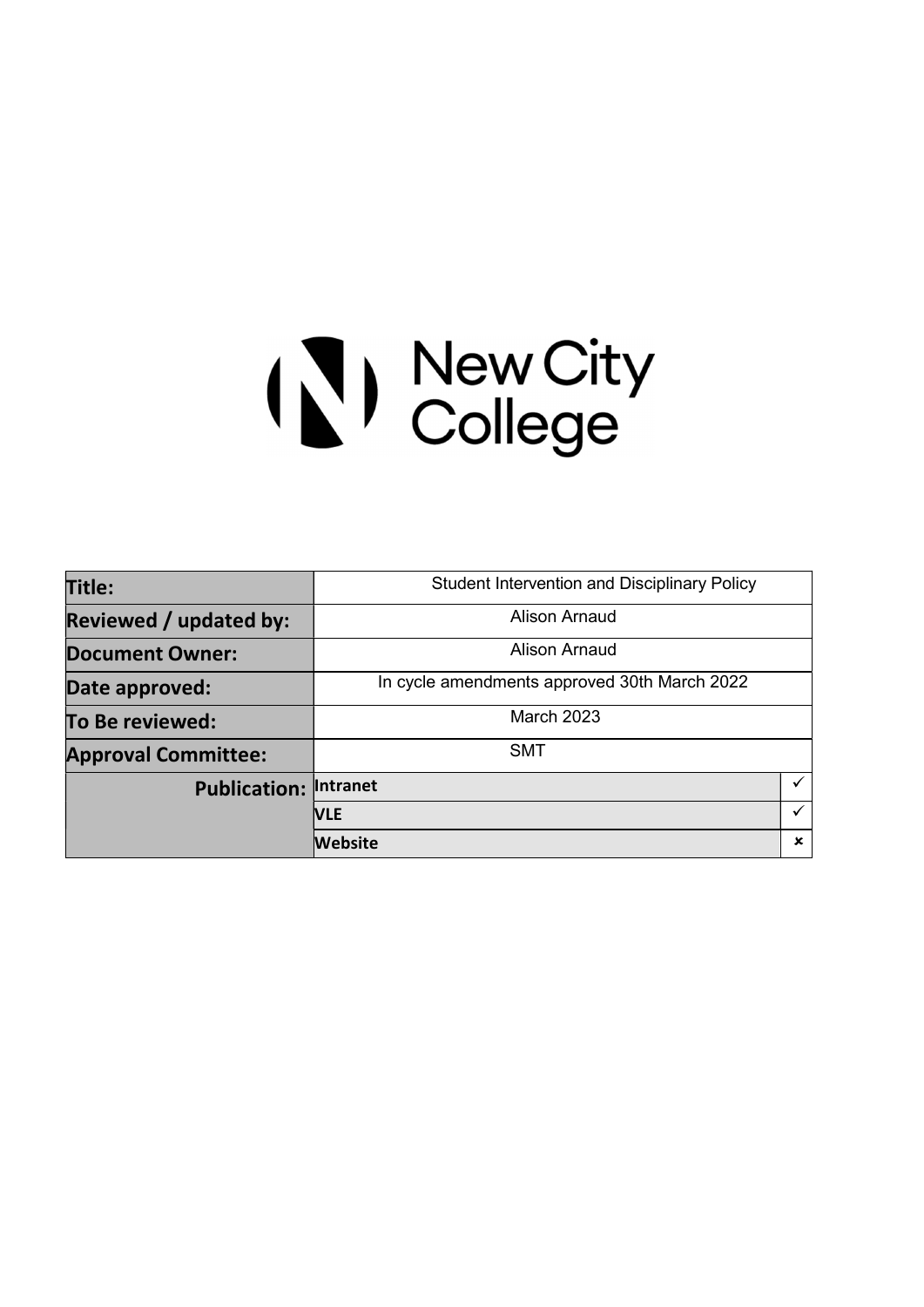# Contents

| 1.             |                                                                                                       |  |
|----------------|-------------------------------------------------------------------------------------------------------|--|
| 2.             |                                                                                                       |  |
| 3.             |                                                                                                       |  |
| 4.             |                                                                                                       |  |
| 5 <sub>1</sub> |                                                                                                       |  |
| 6.             |                                                                                                       |  |
| 7.             |                                                                                                       |  |
| 8.             |                                                                                                       |  |
| 9:             |                                                                                                       |  |
|                |                                                                                                       |  |
|                |                                                                                                       |  |
| 12:            |                                                                                                       |  |
|                |                                                                                                       |  |
|                |                                                                                                       |  |
|                | Appendix 1: New City College Student Disciplinary Indication of Grading of Offences & ProcessTable  9 |  |
|                |                                                                                                       |  |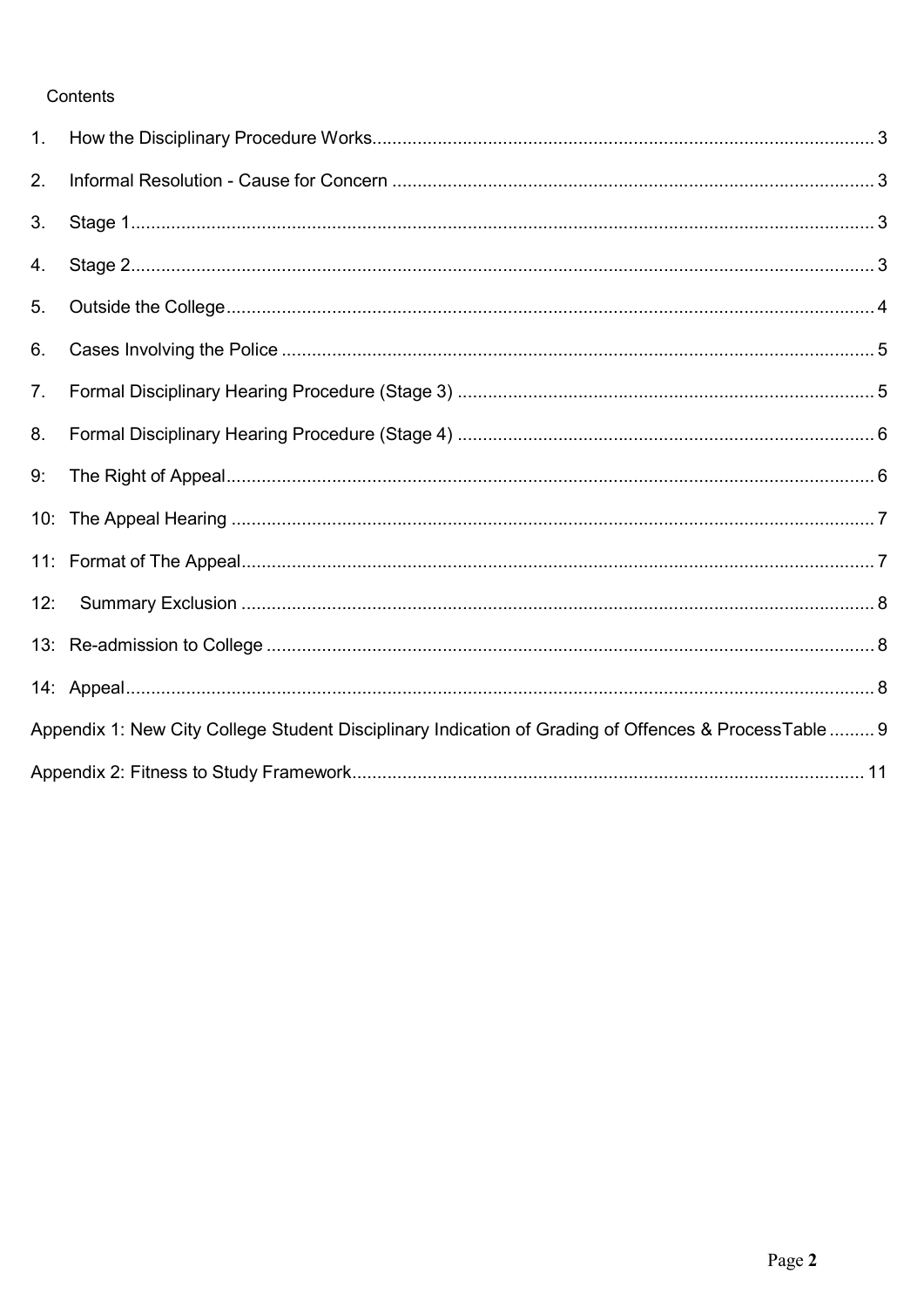# 1. How the Disciplinary Procedure Works

The disciplinary process covers breaches of the College rules. The process whereby students are disciplined and ultimately withdrawn from the College has four stages. Students can either enter at Stage One and progress to Stage Three or for more serious breaches of the College rules students can enter at Stage Two, Three or Four. In most cases, students will be referred through security staff or Duty Managers who may provide a witness statement where necessary. Stage 1 disciplinary may be given by a Personal Tutor, or Duty Manager. Note: for Stage 3 and /or 4, it is the Duty Manager's responsibility to refer this matter, with detailed notes or an incident report and witness statements, to the appropriate manager, (SCM - Stage 2, GCD - Stage 3 and Deputy Principal - Stage 4) for processing. If the student and/or parent cannot attend and wish for the meeting (Stage 1-4) to be rescheduled, prior notice must be reasonable. The College reserve the right to proceed in absentia and communicate the outcome in writing where notice is not reasonable or student and/or parent fail to attend.

# 2. Informal Resolution - Cause for Concern

Most incidents are resolved at this stage. Staff and student will discuss the incident and agree the appropriate action which could include a verbal warning that is recorded as a Cause for Concern. If, however, an informal agreement cannot be reached or if the incident is repeated or there is a further incident then it may be necessary to proceed to Stage 1.

# 3. Stage 1

The student is given a formal warning from the Teacher, Tutor, Duty Manager or Senior Curriculum Manager. (Referred to as Chair) This could be for repeated issues raised informally through Causes for Concern or for one of the incidents listed. A note should be made on Promonitor outlining the allegation, any evidence and a SMART action(s) set by the Chair. This should be reviewed by the Chair in a reasonable time frame (agreed in the meeting or in subsequent communication). If a student is placed on Managed Absence for 24 hours, this matbe recorded on the appropriate system. If this Cause for Concern is due to continual absence resulting from illness, then the Fitness to Study Policy should be implemented.

# 4. Stage 2

If a student repeats poor behaviour, is continuing to be absent or where an incident occurs that warrants a Stage 2 warning, a student could be automatically referred for a Stage 2 Disciplinary meeting with the Senior Curriculum Manager. For attendance concerns, a Stage 2 should not represent a single day or short period of consecutive days (the result of the same sickness etc.) but continual absence that has not been resolved after Stage 1.

The student will be seen by a Personal Tutor, Progress Coach, Duty Manager, Senior Curriculum Manager and/or appropriate staff. A disciplinary record should be completed with the student, outlining the allegation, any evidence and action taken. SMART action(s) set and subsequently reviewed by the Stage 2 Chair within a reasonable time frame i.e., 2 or 4 weeks. The outcome of the review should be clearly communicated to the student and NOK/guardian. Notice of the meeting and actions should be sent, via a Promonitor system alert, to all teachers and appropriate managers. Parents/Carers/Support Agencies would notnormally be invited to Stage 2 meetings, but they will be informed of the outcome and any actions. For Apprentices, the College will inform the Employer of the outcome and any actions.

Stage 2 notes must be uploaded to Promonitor under the Stage 2 Disciplinary Hearing meeting category. This will include a copy of the letter sent to parents informing them of the status and actions.

If the matter is serious enough to warrant a managed absence, then a Duty Manager/Senior Curriculum Manager will assess the seriousness of the incident and determine the level of disciplinary action. At Stages 2 & 3 an investigation report must be completed by the Duty Manager/Senior Curriculum Manager. If a student is placed on a managed absence for 24 hours this must be recorded as a managed Absence Note on **Promonitor**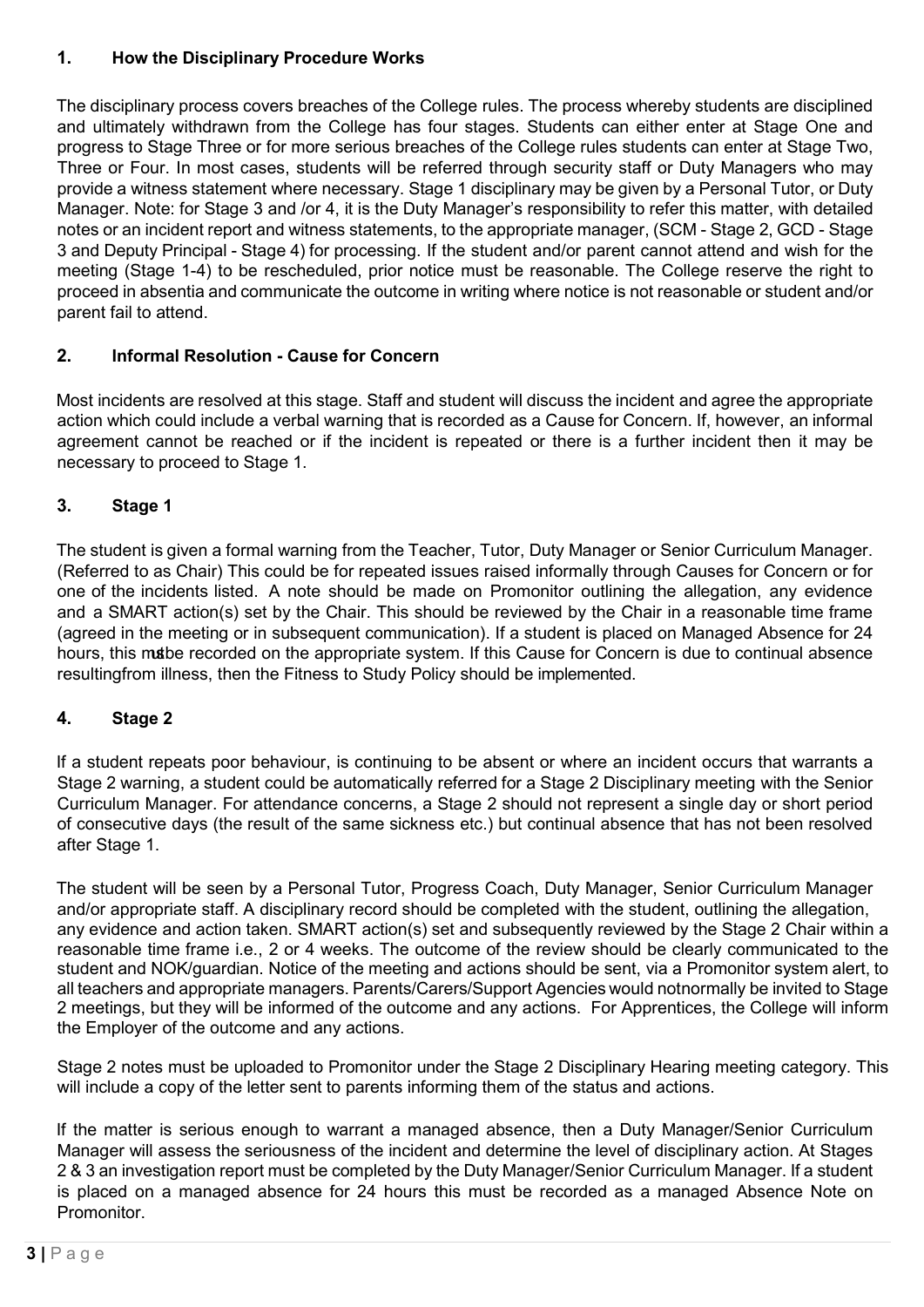If a student under disciplinary measures has a learning difficulty or disability, The Group Curriculum Director for Additional Learning Support and campus based SCM must be notified immediately. We have responsibility to offer all written information or correspondence in other formats such as electronically or Braille. This is in the case of all students up to the age of 24.

If the Stage 2 warning due in part or totality to continual absence due to illness refer to the Fitness to Study Policy (Appendix 2).

## Managed Absence

A managed absence will be put in place when a student is at risk or is a threat to other student/staff or to the process of the investigation. The duration of the managed absence would normally be for one day, depending on the incident. If a student is placed on managed absence for a Stage 2 disciplinary or higher, then the student's parents/guardians must be contacted immediately. If a student is placed on managed absence for 24 hours and this must be recorded as a managed Absence Note on Promonitor.

The student will be contacted by telephone, and they will be required to meet with the Senior Curriculum Manager/ Group Curriculum Director prior to a return to college. For more serious incidents the Deputy Principal or Principal can put in place a managed absence for up to 5 days. This can be extended by the Principal in the case of an ongoing investigation by the Police or other agencies, If the student is under 19, the parents/guardians/support agencies will also be contacted to attend this meeting. An investigation report will be available for this meeting.

Managed Absence exception - no vulnerable students<sup>\*1</sup> may be sent home without confirmation of contact with a designated parent/ guardian. i.e., where there is risk to allowing them to leave outside the designated college timetable. In the case of a 14-16 student, permission must be gained from the Group Curriculum Director for 14-16 or Principal before managed absence is imposed so that relevant authorities are informed (see KS4 Policy).

\* <sup>1</sup>Looked After Child (LAC), Child in Need (CIN), Young Offender, witness to incident, victim of incident 14-16, SEND student (any age) or a student with an EHCP.

Any students suspected of being under the influence of **drugs or alcohol**, and as a result deemed unfit to travel alone, must be collected by a parent, guardian or other responsible adult and will be kept in (internal managed absence) until this time.

If the managed absence relates to a Stage 3 or 4 then the student and parents/guardians/support agencies will be contacted immediately with notification of a formal hearing which outlines the procedure and any documents relating to the hearing will be sent. The hearing will be arranged normally within 5 working days, although this period may be extended due to an ongoing investigation by the Police or other agencies. The student will be accompanied by a representative or by a parent/guardian if under 19 (Representation by a lawyer will not be allowed at any stage of the process). Should Exclusion be the result of the hearing, the student will have the right to appeal to the Principal.

## 5. Outside the College

Students are expected to behave responsibly outside the College. It is important that the College has good relationships with its neighbours: people who live and work locally. Students need to be conscious of their behaviour outside the College and behave in a responsible and socially acceptable manner. Justified complaints from members of the public or serious misbehaviour could also result in disciplinary action being taken by the College. All disciplinary procedures apply if the student is on work placement/experience. Managed absence or exclusion may result from any action that brings the college into disrepute.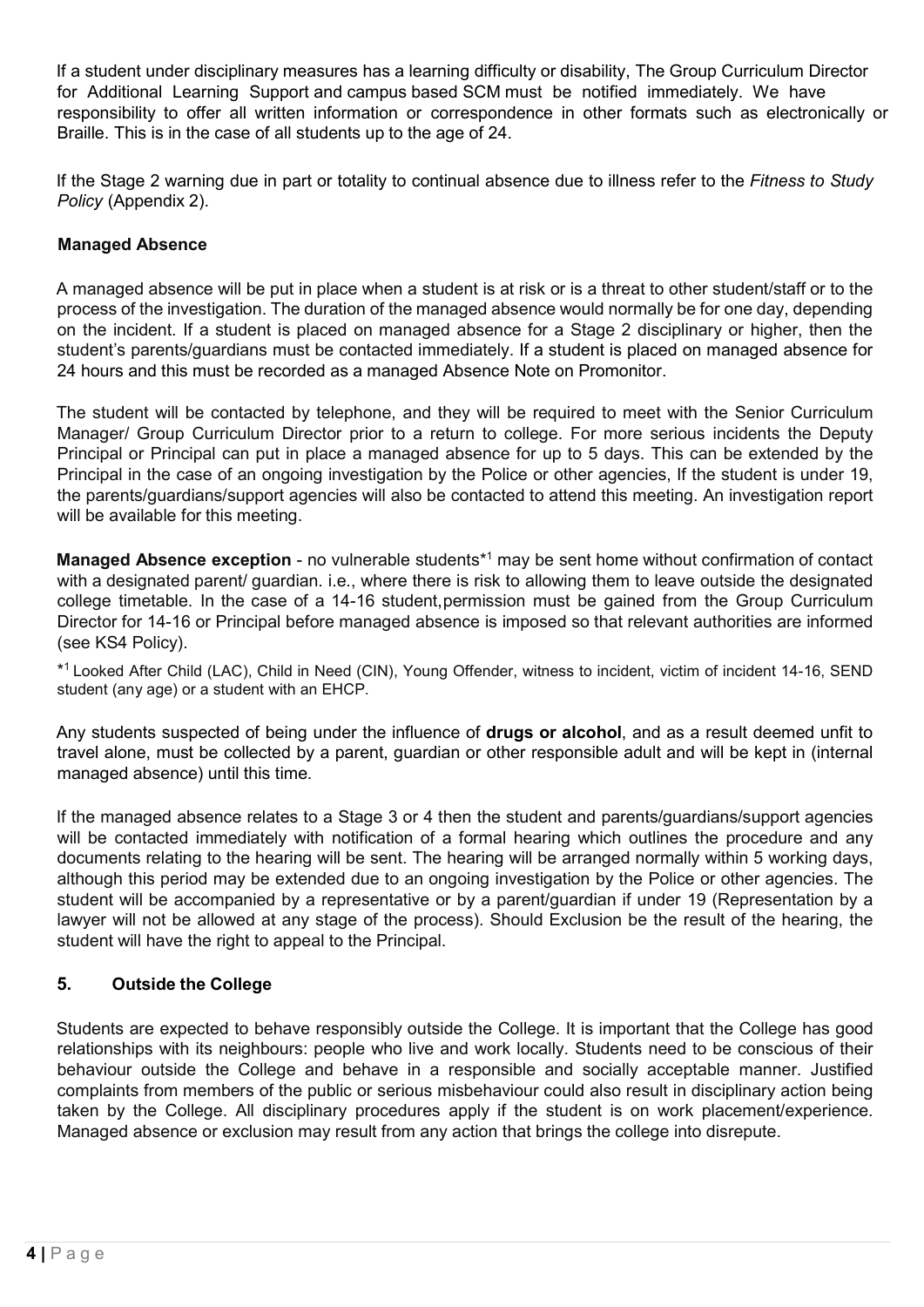## 6. Cases Involving the Police

In cases where a student is involved with police action the College procedures will apply:

It is the policy of the College to co-operate fully with police officers in the prevention and detection of crime and where appropriate the apprehension of individuals. The College recognises that it may be necessary at times for the police to question/arrest students on site. Where this becomes necessary, all staff are required (as far as possible) to maintain a calm, safe and professional learning environment.

# 7. Formal Disciplinary Hearing Procedure (Stage 3)

Disciplinary hearings will be convened and chaired by the appropriate Group Curriculum Director or other nominated manager. The meeting will be recorded digitally or by a designated note taker. In the event of nonattendance to the hearing by the student, the hearing will be made in their absence.

A student aged under 19 may be accompanied by a parent/guardian/Social Worker/Borough Careers Advisor or, in the case of an adult student, a representative. For Apprentices, the College will invite the Employer to this hearing.

The hearing will follow the procedure detailed below:

- 1. The Group Curriculum Director (GCD) will confirm the purpose of the meeting.
- 2. The Investigating Officer<sup>\*2</sup> will be asked to present his/her report, referring to witness statements as required. The student will be given time to present his/her case to the hearing.
- 3. The GCD may ask for clarification from both parties.
- 4. In the case of prolonged and persistent absence, the student's attendance record will be presented and targets for improvement from the previous disciplinary.
- 5. Conditions on continuation will be set on Promonitor and formalised in writing under the Disciplinary Hearing Notes category. SMART action(s) should be set and subsequently reviewed by the Stage 3 Chair, within a reasonable time frame (i.e., 2 or 4 weeks). This period of time is to provide the student an opportunity to demonstrate a change in their behaviours and/or show their commitment to college.

\* 2 this would be the Chair of the previous Stage 2 in most cases but can also be the Duty Manager or Senior Safeguarding and Enrichment Manager (in person or via a written account).

If the Stage 3 warning due in part or totality to continual absence due to illness refer to the Fitness to Study policy (Appendix 2).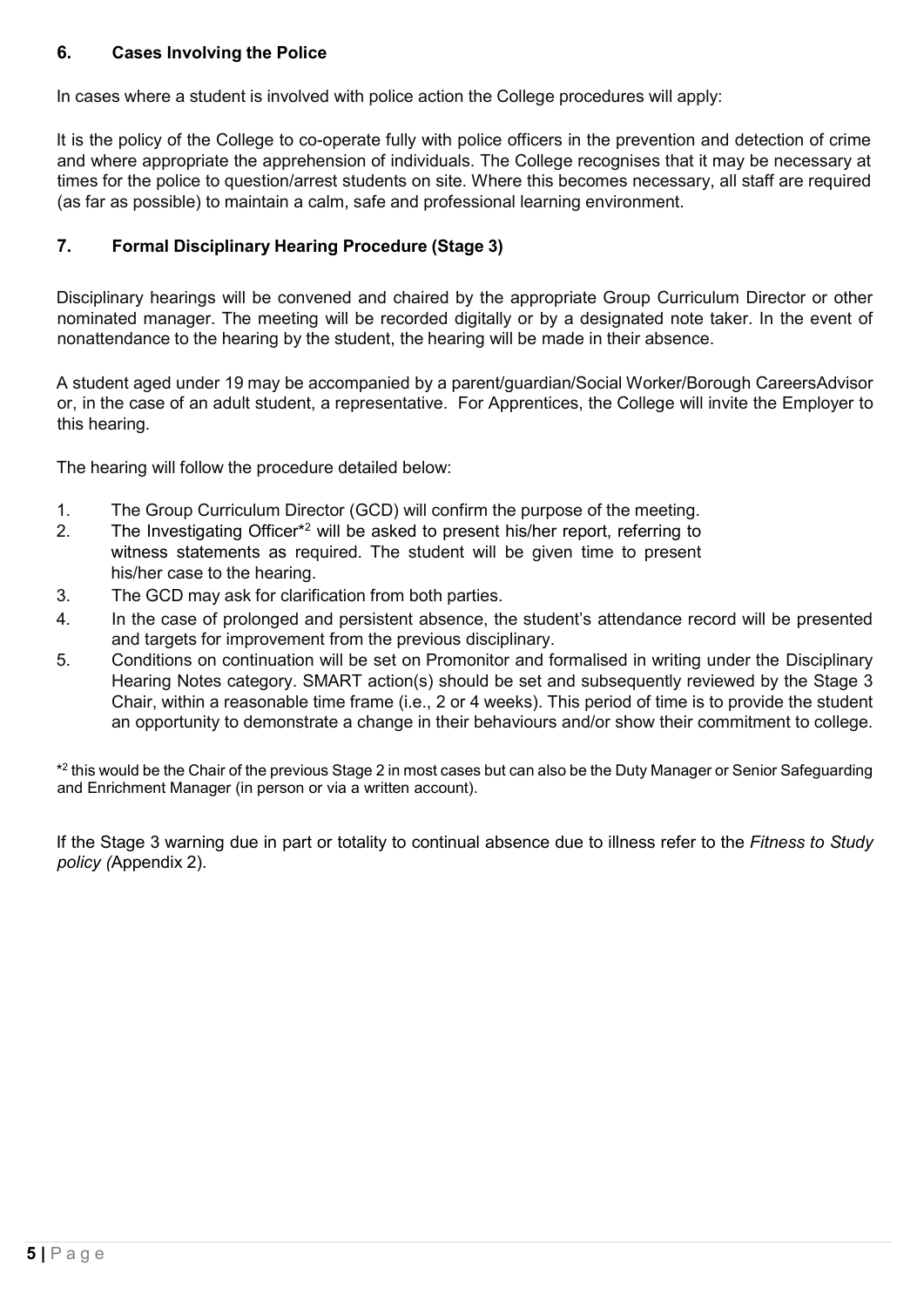# 8. Formal Disciplinary Hearing Procedure (Stage 4)

Disciplinary hearings will be convened and chaired by the Deputy Principal or other senior nominated manager. The meeting will be recorded digitally or by a designated note-taker. In the event of non-attendance to the hearing by the student, the hearing will be made in their absence. For Apprentices, the College will invite the Employer to this hearing.

- 1. If under 18, the student must be accompanied by a parent/guardian/social worker/borough careers advisor and/or an appropriate adult.
- 2. The Chair (or person with delegated responsibility) will confirm the purpose of the meeting and will indicate that this hearing could lead to exclusion.
- 3. The Investigating Officer\*<sup>3</sup>will be asked to present his/her report, referring to witness statements as required.
- 4. The student will be given time to present his/her case to the hearing.
- 5. The Chair may ask for clarification from both parties.
- 6. In the case of persistent and prolonged absence, the student's attendance record will be used and targets for improvement from the previous disciplinaries.
- 7. The Chair will ask the Duty Manager/Senior Curriculum Manager/Group Curriculum Director and student to withdraw in order to consider the evidence and make a decision with regard to the alleged misconduct. In complex cases, a decision may be deferred over a period of no more than 5 working days.

\* 3 this would be the Chair of the previous Stage 3 in most cases but can also be the Duty Manager or Senior Safeguarding and Enrichment Manager (in person or via a written account).

The student will receive written confirmation of the decision normally within five College working days. During a hearing, the Deputy Principal (or person with delegated responsibility) may exercise the right to suspend the hearing for no more than 48 hours, if she/he considers this is warranted by the circumstances e.g., new evidence.

Conditions on continuation will be set on Promonitor and formalised in writing under the Disciplinary Hearing Notes category. SMART action(s) should be set and subsequently reviewed by the Stage 4 chair, within a reasonable time frame (i.e., 2 or 4 weeks). This period of time is to provide the student with an opportunity to demonstrate a change in their behaviours and/or show their commitment to the College. The outcome of this review should be clearly communicated to the student and if applicable their NOK/guardian.

If the stage 3 warning due in part or totality to continual absence due to illness refer to the Fitness to Study Policy (Appendix 2). The Deputy Principal is fully briefed on the history and interventions put in place to date.

In deciding upon disciplinary action following a hearing, the Deputy Principal will take into consideration any mitigating circumstances put forward by the student or his/her representative and the student's disciplinary record.

## 9: The Right of Appeal

A student has the right to appeal against the appropriate Deputy Principal's (or person with delegated responsibility's) decision to permanently exclude them from College. Appeals are heard by the Principal.

An appeal may only be made on one or more of the following grounds:

- severity of the disciplinary action
- new evidence that was not available at the time of the hearing/exit interview not keeping to the procedures

An appeal must be sent, in writing, to the Principal, no later than ten college working days from the date of the written confirmation of the disciplinary hearing's decision. In submitting an appeal, the student should provide notice of any witnesses they intend to call and the nature of any new evidence.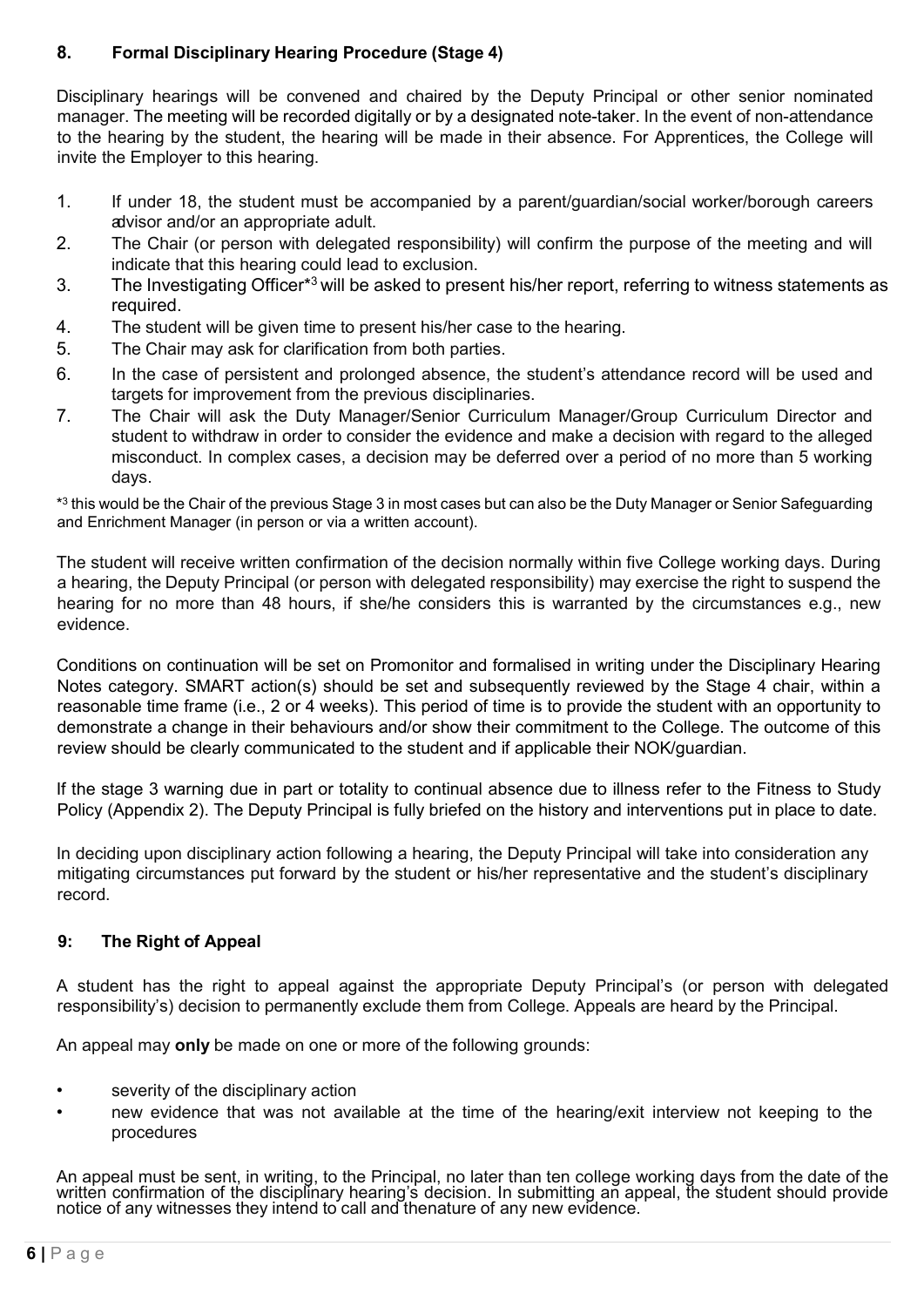## 10: The Appeal Hearing

An Appeal Hearing will normally be convened normally within 10 College working days of receipt of time letter of appeal.

The Principal may hear the appeal alone or form a panel and send relevant documentation to any other members attending the appeal – the Chair of the Disciplinary Panel and student, including:

- Student warnings/contracts
- Outcome of Disciplinary Hearing/Exit Interview
- Basis of appeal and names of witnesses
- For students aged 19 or under, the student making the appeal has the right to be accompanied by a parent/guardian/Social Worker/Career Advisor. For students aged 19 years and over, a friend or Student Union representative may attend. If a student should need additional support, e.g., signer this will be made available.

In the case of non-attendance, the appeal will not be heard, and the original disciplinary decision will be upheld. The Appeal Panel will not normally re-hear the case in its entirety but will concentrate on the grounds for the Appeal.

## 11: Format of The Appeal

The Appeal Hearing will follow the steps set out below:

- 1. The Chair of the Appeal Panel will read out the grounds of the Appeal and ask the student to confirm these are correct.
- 2. The student will then be asked to present their case, using witness statements, as necessary.
- 3. The Chair of the Disciplinary Panel will then be asked to present their response.
- 4. During this process, questions may be asked by Principal, the Chair of the Disciplinary Panel, or the student. All questions are to be directed through the Chair of the Appeal Panel.
- 5. The Chair of the Disciplinary Panel, followed by the student, will be invited to make any concluding remarks.
- 6. The Appeal Panel may uphold the appeal and dismiss the penalty imposed by the Disciplinary Panel, reduce the severity of the penalty, or reject the appeal. It is not empowered to increase the severity of the penalty.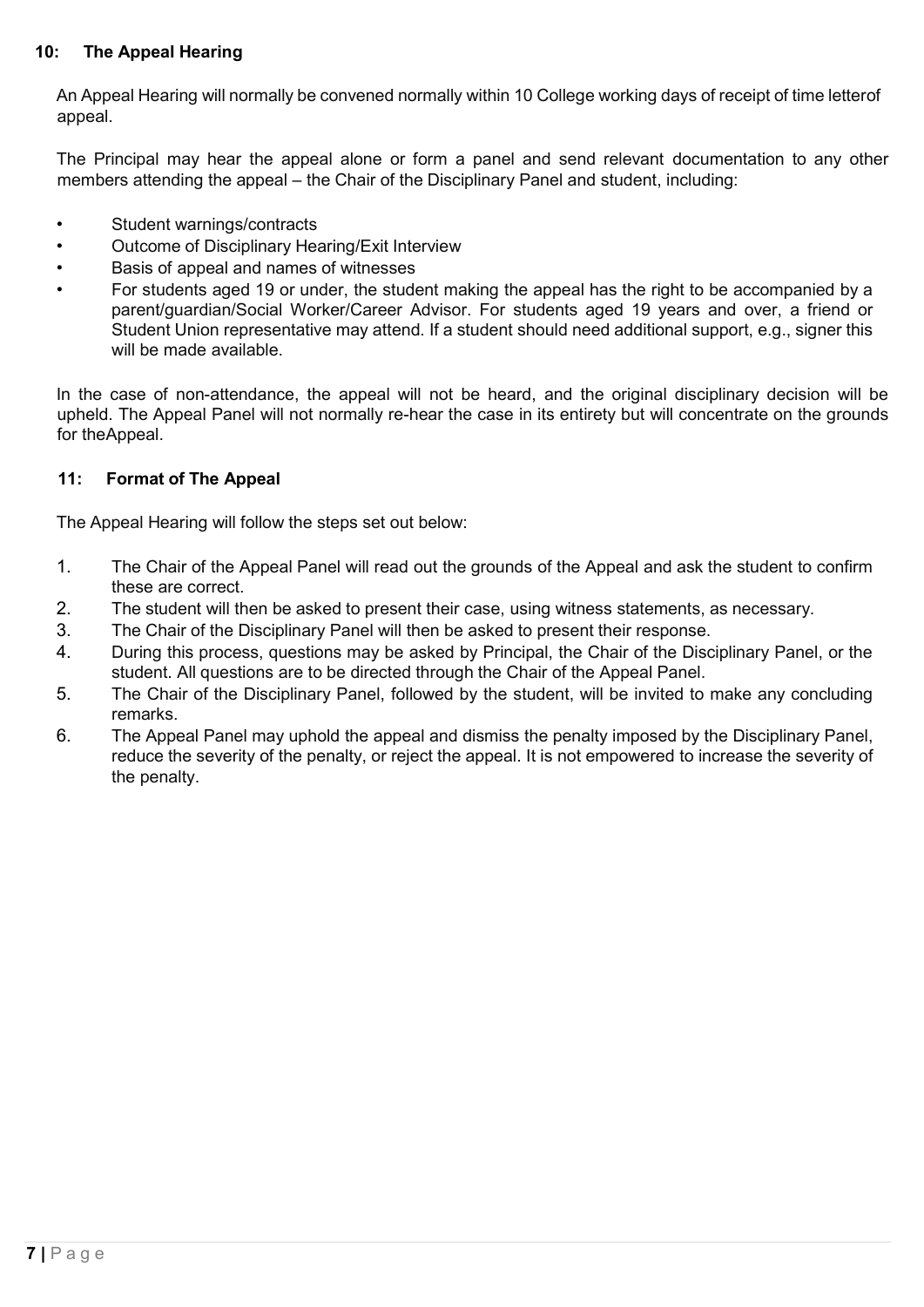7. Where possible the Chair of the Appeal Panel will inform the student of the Panel's decision at the conclusion of the meeting. In complex cases, a decision may be deferred over a period of no more than 5 working days. The final decision will be confirmed in writing. The decision of the Appeal Panel is final.

#### 12: Summary Exclusion

In exceptional circumstances, the Principal or Deputy Principal has the authority to summarily exclude a student, where she/he is satisfied, on the evidence immediately available, that a student has committed an act of gross misconduct that is sufficiently serious to warrant such action.

A summary exclusion may also be made as the result of a failure to meet the conditions of a Stage 4 disciplinary if this is stated within the outcome of a Stage 4 disciplinary.

The Principal / Deputy Principal will act on information given to him/her by the Investigating Officer who has attended/reported on an incident.

In the case of summary exclusion, the Principal/Deputy Principal will ask the attending/reporting member of staff to prepare a report. However, the student will have no right of appeal.

#### 13: Re-admission to College

Where a student has been excluded, the College would not normally accept an application from that student for admission at any New City College Campus at future enrolment. Consideration of exceptional cases should be submitted in writing to the Principal.

#### 14: Appeal

Appeals against permanent exclusion are heard by the Principal whose decision is final.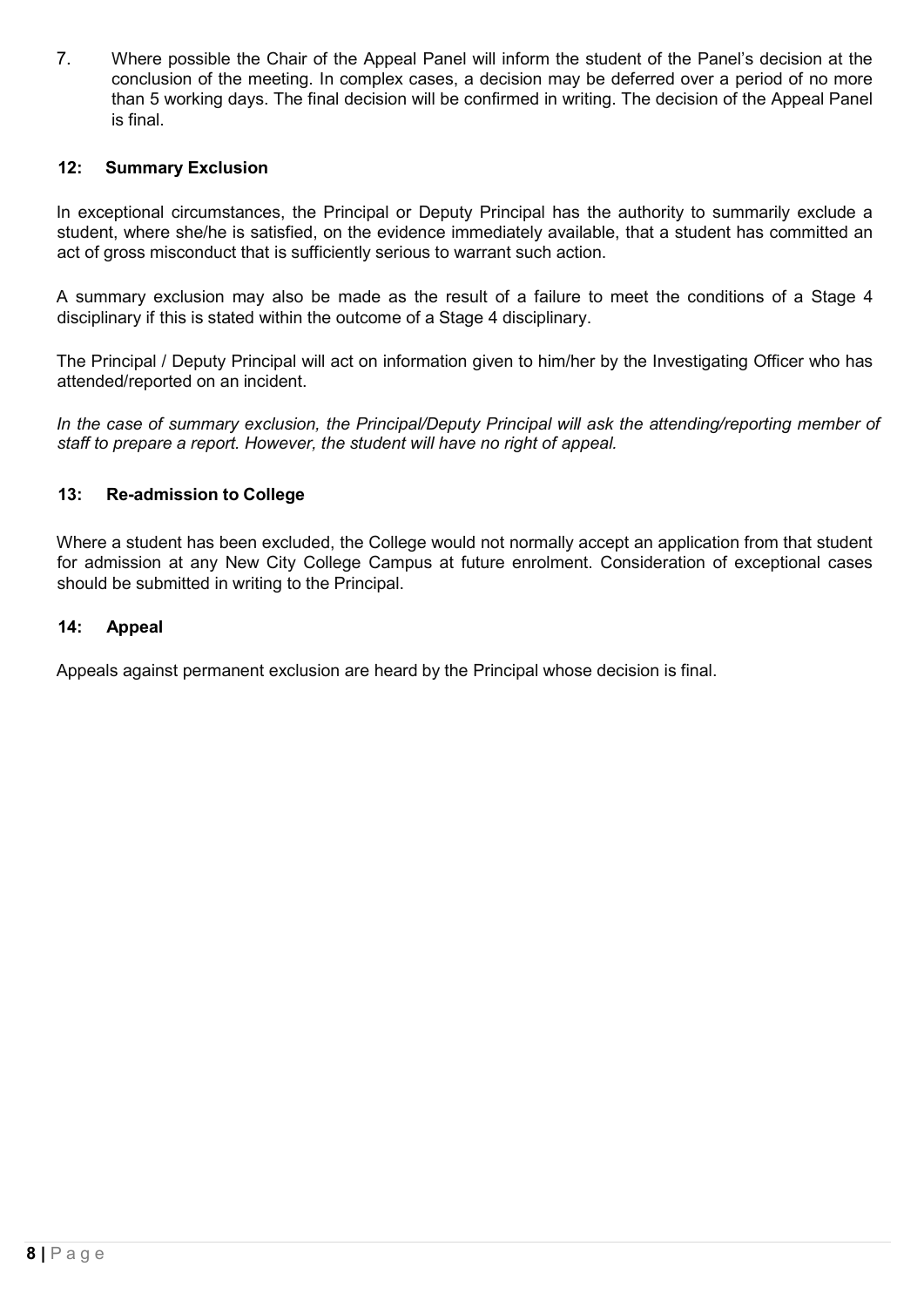#### Appendix 1: New City College Student Disciplinary Indication of Grading of Offences & Process Table

A student may enter the process at any stage, depending on the seriousness of the incident. The grading of offences is provided as guidance only and is not exhaustive. Level of entry may vary depending on the severity of the offence and the circumstances surrounding the incident. This is a progressive process, which means that each time an offence is committed, the student may move on to the next stage. The police may be called when the law is broken.

| <b>Stage</b>                     | <b>Stage 1 - Misconduct</b>                                                                                                                                                                                                                                                                                                                           | <b>Stage 2 - Serious</b><br><b>Misconduct</b>                                                                            | Stage 3 - Gross<br><b>Misconduct</b>                                                                                                                                         | Stage 4 - Gross<br><b>Misconduct</b>                                                                                                                                         |
|----------------------------------|-------------------------------------------------------------------------------------------------------------------------------------------------------------------------------------------------------------------------------------------------------------------------------------------------------------------------------------------------------|--------------------------------------------------------------------------------------------------------------------------|------------------------------------------------------------------------------------------------------------------------------------------------------------------------------|------------------------------------------------------------------------------------------------------------------------------------------------------------------------------|
|                                  | Teacher, Personal Tutor, /<br>Senior Curriculum<br>Manager/ Duty Manager                                                                                                                                                                                                                                                                              | Senior Curriculum<br>Manager/ Duty Manager                                                                               | Group Curriculum Director                                                                                                                                                    | Deputy Principal                                                                                                                                                             |
| <b>Examples of</b><br>behaviours | Failure to respond<br>positively to informal<br>warnings or advice.                                                                                                                                                                                                                                                                                   | Repeated misconduct<br>Inappropriate behaviours or<br>actions that cause a<br>danger, threat, or offence to<br>others    | Previous serious<br>misconduct                                                                                                                                               | <b>Repeated Gross</b><br>Misconduct (Stage 3)                                                                                                                                |
|                                  | Wearing a hood or hat -<br>inside the College buildings<br>students cannot wear their<br>hoods up or hats with<br>peaked caps - e.g.,<br>baseball caps as this<br>obscure the face from<br>CCTV. Other hats,<br>religious headwear and du<br>rags are<br>acceptable. Discretion can<br>be applied for students<br>outside during inclement<br>weather | Repeated failure to disclose<br>their identity when<br>reasonably requested for it<br>or giving incorrect<br>information | The copying of other<br>student's work for<br>assessment                                                                                                                     | Physical abuse leading to<br>serious harm of others                                                                                                                          |
|                                  | Smoking within prohibited<br>areas                                                                                                                                                                                                                                                                                                                    | Breaches of Health and<br>Safety Regulations or Minor<br>damage to college property<br>or equipment                      | Serious breaches of Health<br>and Safety regulations                                                                                                                         | Physical abuse or threat of<br>physical abuse involving a<br>weapon.                                                                                                         |
|                                  | General rowdiness and<br>thoughtless behaviour or<br>inappropriate behaviours or<br>actions that do not cause a<br>danger, threat, or offence to<br>others                                                                                                                                                                                            | Misuse of internet or other<br>college systems Gambling<br>on College premises.                                          | Physical abuse or threat of<br>physical abuse                                                                                                                                | Harassment of any kind,<br>including sexual<br>harassment - Deputy<br>Principals have the<br>discretion for this to be a<br>S3 or S4 given the context<br>and circumstances. |
|                                  | Failure to complete or hand<br>in work on time                                                                                                                                                                                                                                                                                                        | Repeated failure to<br>complete course work or<br>major assignments within<br>agreed<br>deadlines                        | Harassment of any kind,<br>including sexual<br>harassment - Deputy<br>Principals have the<br>discretion for this to be a<br>S3 or S4 given the context<br>and circumstances. | Repeated bullying, etc                                                                                                                                                       |
|                                  | Poor attendance and/or<br>punctuality                                                                                                                                                                                                                                                                                                                 | Failure to act on targets set<br>at stage 1.                                                                             | Bullying or victimisation of<br>others (including by text,<br>email, social networking<br>sites etc).                                                                        | 'sexting' or sexual images                                                                                                                                                   |
|                                  | Use of mobile phones or<br>personal stereos in<br>teaching areas without<br>permission                                                                                                                                                                                                                                                                | Repeated failure to attend<br>classes on a regular basis.                                                                | <b>Plagiarism Cheating during</b><br>exam or with coursework<br>fraud                                                                                                        | Serious Fraud Criminal<br>activity including dealing in<br>drugs. Carrying or<br>possession of weapons                                                                       |
|                                  | Spitting, littering, smoking<br>in prohibited areas or other<br>anti-social behaviour                                                                                                                                                                                                                                                                 | Lending your pass to non-<br>students.                                                                                   | Criminal activity - in or out<br>of college - including theft,<br>violence, and possession<br>of, or under the influence<br>of, illegal drugs                                | Repeated instances of the<br>consumption of alcohol or<br>other intoxicating<br>substances. Misuse of<br>internet or College systems<br>to abuse/radicalise, etc.            |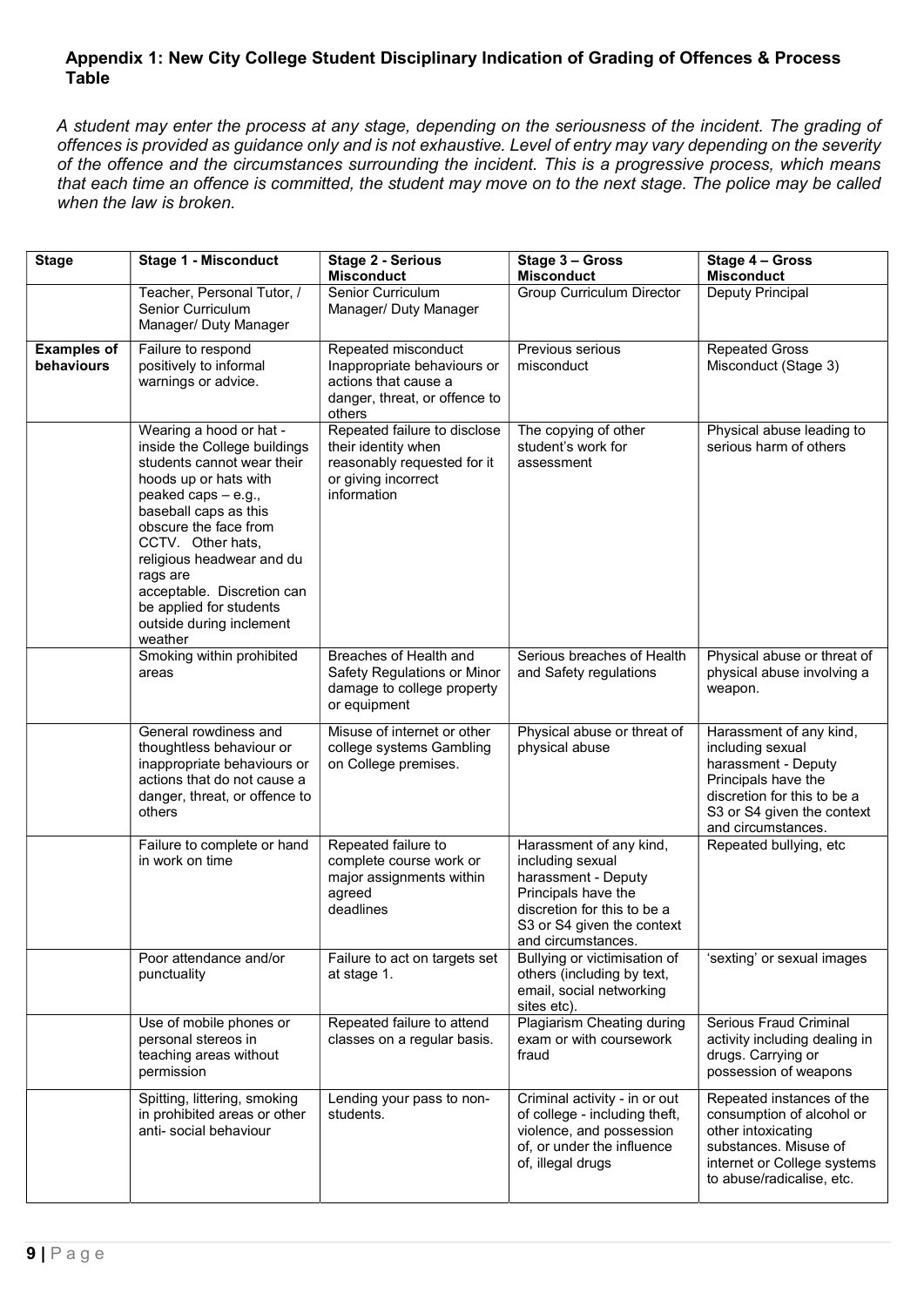|                                   | Foul or abusive language<br>or behaviour<br>(non-discriminatory)                                                       |                                                                                                       | Possession of and being<br>under the influence of<br>drugs, Deputy Principals<br>have the discretion for this<br>to be a S3 or S4 given the<br>context and circumstances.        | Any repeated behaviour<br>including poor attendance,<br>punctuality, or any aspect<br>of behaviour for learning<br>can move through the<br>stages and can result in<br>Stage 4 or even exclusion if<br>it is sufficiently serious. |
|-----------------------------------|------------------------------------------------------------------------------------------------------------------------|-------------------------------------------------------------------------------------------------------|----------------------------------------------------------------------------------------------------------------------------------------------------------------------------------|------------------------------------------------------------------------------------------------------------------------------------------------------------------------------------------------------------------------------------|
|                                   | Failure to produce student<br>ID card                                                                                  |                                                                                                       | Unable to take part in<br>lessons or activities due to<br>consumption of alcohol or<br>other related intoxicating<br>substances                                                  |                                                                                                                                                                                                                                    |
|                                   | Lending your pass to other<br>College students                                                                         |                                                                                                       | Serious misuse of internet<br>or other<br>college systems                                                                                                                        |                                                                                                                                                                                                                                    |
|                                   | Littering inside and outside<br>the College and/or not<br>clearing up rubbish                                          |                                                                                                       | Repeated failure to attend<br>classes on a regular basis.                                                                                                                        |                                                                                                                                                                                                                                    |
| <b>Possible</b><br><b>Outcome</b> | Verbal / Informal Warning                                                                                              | Up to 1 working day<br>managed absence by<br>Senior Curriculum Manager<br>or Duty Manager             | Immediate managed<br>absence pending<br>disciplinary hearing.<br>Meeting with student,<br>Parent(s)/Guardian/Carer/S<br>ocial Worker to formalise<br>the process (<19yrs of age) | Exclusion from College -<br>Deputy Principal.                                                                                                                                                                                      |
|                                   | First Written Warning and<br>action plan if appropriate<br>from Tutor, Senior<br>Curriculum Manager or<br>Duty Manager | Meeting with student,<br>parent(s)/Guardian, and<br>Carer to formalise the<br>process (<19yrs of age) | Action plan monitored by<br>Curriculum.                                                                                                                                          |                                                                                                                                                                                                                                    |
|                                   |                                                                                                                        | Action plan monitored by<br>tutor                                                                     |                                                                                                                                                                                  |                                                                                                                                                                                                                                    |